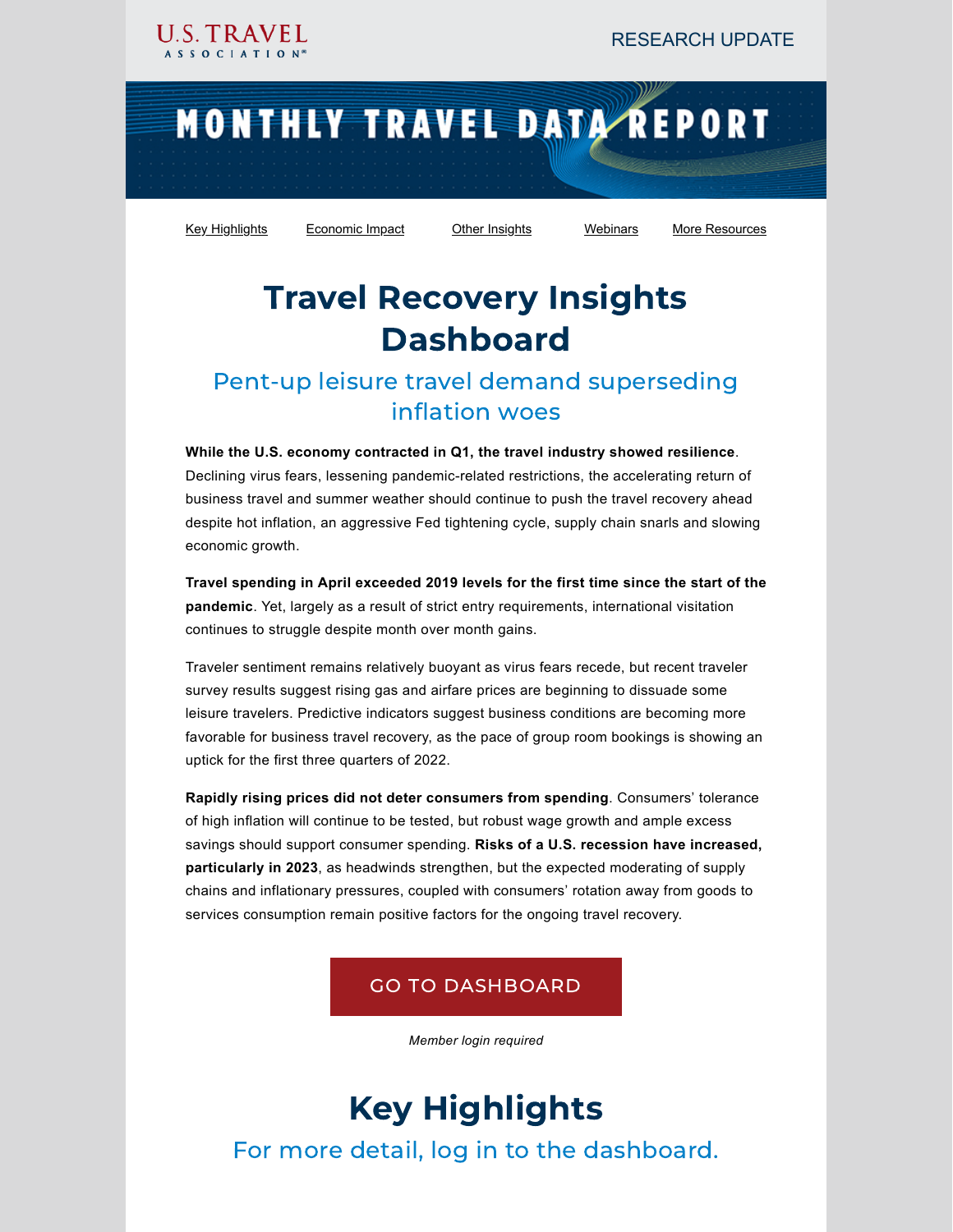#### **TRAVEL SPENDING**



Total travel spending exceeded 2019 levels for the first time since the start of the pandemic in April-driven largely by leisure travel-and is now 3% above 2019 levels

Source: Tourism Economics

### **AUTO TRIPS**



After dipping in March, despite rising gas prices, auto trips improved to 6% above 2019 levels in April

Source: Arrivalist

#### **GROUP HOTEL DEMAND**



 $-16.$ 

While total hotel room demand reached 2019 levels in April, group demand in the top 25 markets still trails 2019 levels by 16%

Source: STR



**TRAVEL PRICE INDEX** 

 $+11\%$ 

For the first time since the pandemic, airfare surpassed 2019 levels and was up by 11% in April compared to April 2019

Source: U.S. Travel Association

#### **WAGES**  $+20$ %

L&H wage growth continued to accelerate with average earnings reaching 20% above 2019 levels in April-greater than the overall private sector (+15%) Source: BLS

**OVERSEAS ARRIVALS** 



Overseas arrivals continued to improve and were down just 43% compared to 2019 levels in April compared to 52% in March

Source: NTTO

## <span id="page-1-0"></span>April Economic Impact

### National Analysis

For the first time since the start of the pandemic, **travel spending (\$100 billion) was 3% ABOVE 2019 levels in April 2022**

### Regional/State Analysis

- Through the first four months of the year, Maine (+26%) and Montana (+21%) performed the best relative to 2019 levels
- Washington D.C. remains down 32% year-to-date compared to the same time period in 2019



<span id="page-1-1"></span>*Available through the dashboard, member login required*

**Source:** Tourism Economics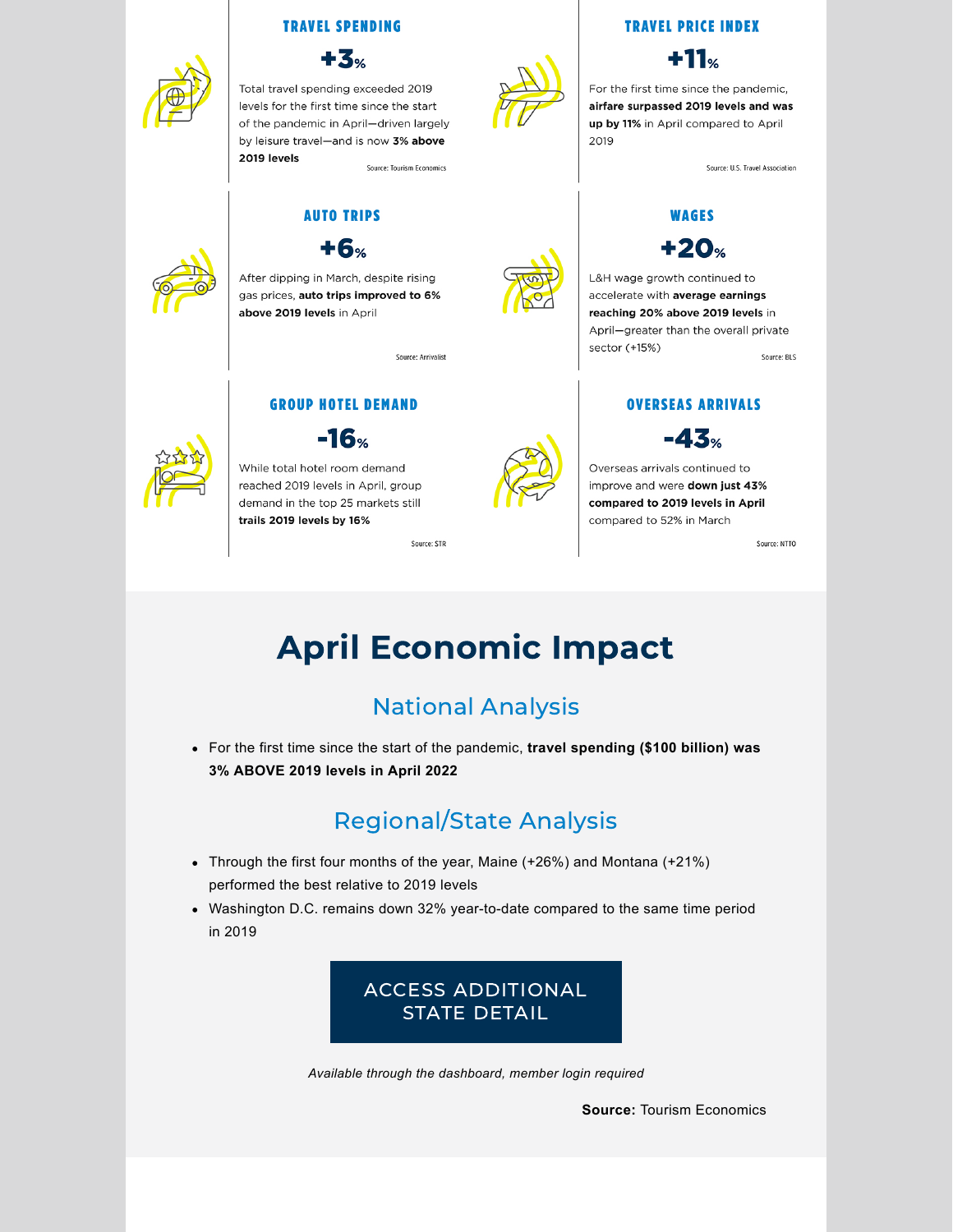### NEW: U.S. Travel Answer Sheet

**Last week,** U.S. Travel published an [updated](https://www.ustravel.org/sites/default/files/2022-05/ust-data-master.pdf) Answer Sheet which included facts and figures relating to the overall industry, jobs, economic impact, business travel and international inbound travel.

**The [answer](https://www.ustravel.org/sites/default/files/2022-05/ust-data-master.pdf) sheet** is the industry's go-to resource for annual data on travel spending, employment and economic impact. This resource includes three years of data and reflects travel's substantial economic impact in 2019, its decline in 2020 and uneven recovery in 2021.

**Travel remains the hardest-hit industry.** Despite significant gains in domestic leisure travel, business travel and international inbound travel remain severely depressed, resulting in an uneven recovery across travel sectors.

**This resource includes** three components:

- **Page one:** National [factsheet](https://www.ustravel.org/sites/default/files/2022-05/ust-national-data-may22.pdf) (all sectors)
- **Page two:** Business travel (domestic and [international\)](https://www.ustravel.org/sites/default/files/2022-05/business-travel-master-data.pdf)
- **Page three:** [International](https://www.ustravel.org/sites/default/files/2022-05/international-inbound-travel-data.pdf) Inbound Travel

#### DIVE INTO THE [DATA](https://www.ustravel.org/sites/default/files/2022-05/ust-data-master.pdf)

## Workforce Insights

- As of the latest April data, the overall economy is nearly back to 2019 levels with less than 1% of jobs still lost, but **leisure and hospitality (L&H) remains 8.5% or 1.4 million jobs below 2019 levels** – far exceeding any other industry
- The problem isn't a lack of openings but a lack of available workers
	- **With 1.5 million job openings, L&H accounted for a disproportional one in eight of all U.S. job openings**
- There are not enough Americans seeking employment to fill the current workforce need. If every unemployed American took a job, **we would still have almost six million job openings**
	- To put that in perspective, for **every 100 job openings there are only 48 available workers**
- Even though L&H average hourly earnings were 20% above 2019 levels in April greater than the 15% increase for the private sector overall, quit rates (5.2%) remain significantly higher than the overall economy (2.9%)

**Source:** Bureau of Labor [Statistics](https://www.ustravel.org/research/leisure-and-hospitality-employment)

## <span id="page-2-0"></span>Additional Consumer and Traveler Insights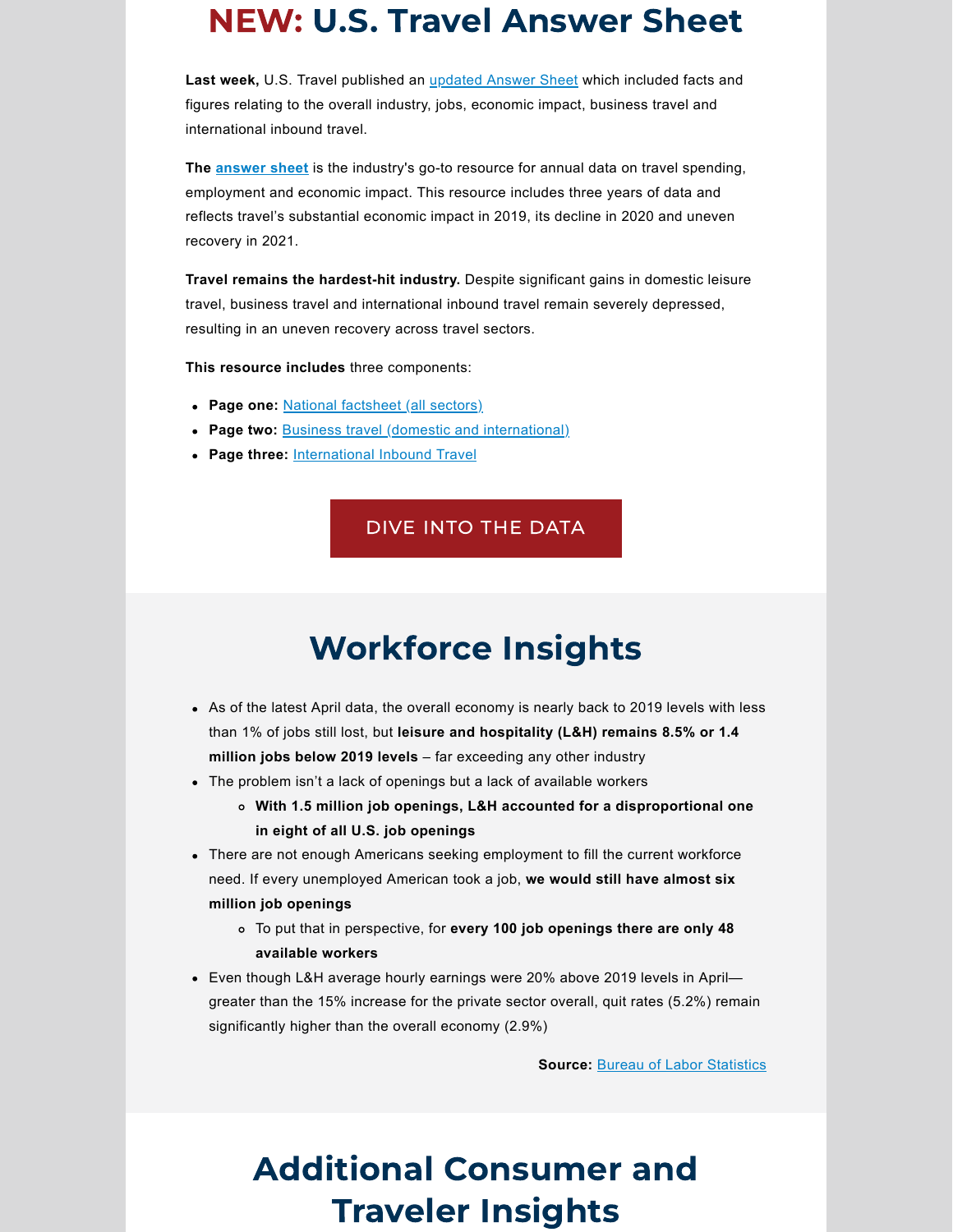### Domestic Leisure

- **Seven in 10 Americans view** inflation as the top [problem](https://www.pewresearch.org/fact-tank/2022/05/12/by-a-wide-margin-americans-view-inflation-as-the-top-problem-facing-the-country-today/?utm_source=Pew+Research+Center&utm_campaign=48ccc8edb7-EMAIL_CAMPAIGN_2022_05_13_01_39&utm_medium=email&utm_term=0_3e953b9b70-48ccc8edb7-400037969) facing the country **today, followed by the affordability of healthcare (55%) and violent crime (54%)**
- AAA estimated 39 million [Americans](https://newsroom.aaa.com/2022/05/the-heat-is-on-memorial-day-forecast-points-to-sizzlin-summer-travel/) traveled over the Memorial Day weekend an **increase of 8% over 2021**
- More than one-quarter (28%) of travelers plan to spend [significantly](https://www2.deloitte.com/us/en/insights/focus/transportation/summer-travel-survey-predictions.html) more this summer over their 2019 travel budgets for marquee trips, due to higher prices as well as accumulated savings
	- o Six in 10 Americans plan to travel this summer, up from five in 10 last year
	- Still, inflation is having an impact on demand, of the **four in 10 Americans NOT traveling for leisure** this summer – the top concern is financial, followed by health concerns
- **Nearly six in 10 [American](https://longwoods-intl.com/news-press-release/american-travel-sentiment-study-wave-61) travelers (59%) say** rising gas prices will impact their decision **to travel** in the next six months
	- Although just 6% plan on cancelling trips, 39% are choosing destinations closer to home, 36% plan to reduce the number of trips and 32% are reducing the amount they are spending on retail purchases
- Findings from a social [listening](https://carnival-news.com/2022/05/23/university-of-florida-and-carnival-cruise-line-study-finds-shift-in-travelers-priorities-for-this-summer/) study showed that **travelers now care more about** *who* **they travel with as opposed to** *where* **they go**
	- One in five mentions of summer vacation include a reference to spending quality time with loved ones, whether that be family members, a significant other or friends

**Source:** Pew [Research,](https://www.pewresearch.org/fact-tank/2022/05/12/by-a-wide-margin-americans-view-inflation-as-the-top-problem-facing-the-country-today/?utm_source=Pew+Research+Center&utm_campaign=48ccc8edb7-EMAIL_CAMPAIGN_2022_05_13_01_39&utm_medium=email&utm_term=0_3e953b9b70-48ccc8edb7-400037969) [AAA,](https://newsroom.aaa.com/2022/05/the-heat-is-on-memorial-day-forecast-points-to-sizzlin-summer-travel/) [Deloitte](https://www2.deloitte.com/us/en/insights/focus/transportation/summer-travel-survey-predictions.html), Longwoods [International,](https://longwoods-intl.com/news-press-release/american-travel-sentiment-study-wave-61) [Carnival](https://carnival-news.com/2022/05/23/university-of-florida-and-carnival-cruise-line-study-finds-shift-in-travelers-priorities-for-this-summer/)

### Business Travel, Meetings and Events

- **One in 10 meeting planners say [business](https://www.mpi.org/docs/default-source/meetings-outlook/meetings-outlook-spring-2022.pdf) is already back to 2019 levels**, yet 65% of meeting planners do not expect business to reach 2019 levels until at least 2023
	- Projected live meeting attendance over the next year is positive for 85% of meeting planners, up from 75% in the winter of 2021
- **Nearly seven in 10** event [organizers](https://www.pcma.org/survey-push-inperson-events-brings-fresh-challenges/) are planning an in-person only event during Q2- 3, up from under 50% who said the same in February for Q1-2
	- **Planners are more optimistic about attendance levels** at their in-person event this year: as of April, 18% think attendance will bounce back to prepandemic levels versus 10% in February. Yet, 39% are still expecting an attendance decline in 2022

**Source:** Meeting [Professionals](https://www.mpi.org/docs/default-source/meetings-outlook/meetings-outlook-spring-2022.pdf) International, [PCMA](https://www.mpi.org/docs/default-source/meetings-outlook/meetings-outlook-spring-2022.pdf)

### International

- While **overseas visitation remained 43% below 2019 levels in April**, European markets have vastly improved and are down just 34%
- **Asian markets are still down 71%** largely due to restrictions in individual countries
- Mexican air travelers were down 15% in April compared to April 2019
- **NEW:** Brand USA Interactive Market Data [Dashboard](https://www.thebrandusa.com/interactive-market-data) **showcases travel trends** and market information for 18 countries
	- **Latin America markets – Brazil and Mexico expressed the highest levels of travel intent to visit the U.S**. in the next two years at 71% and 86%, respectively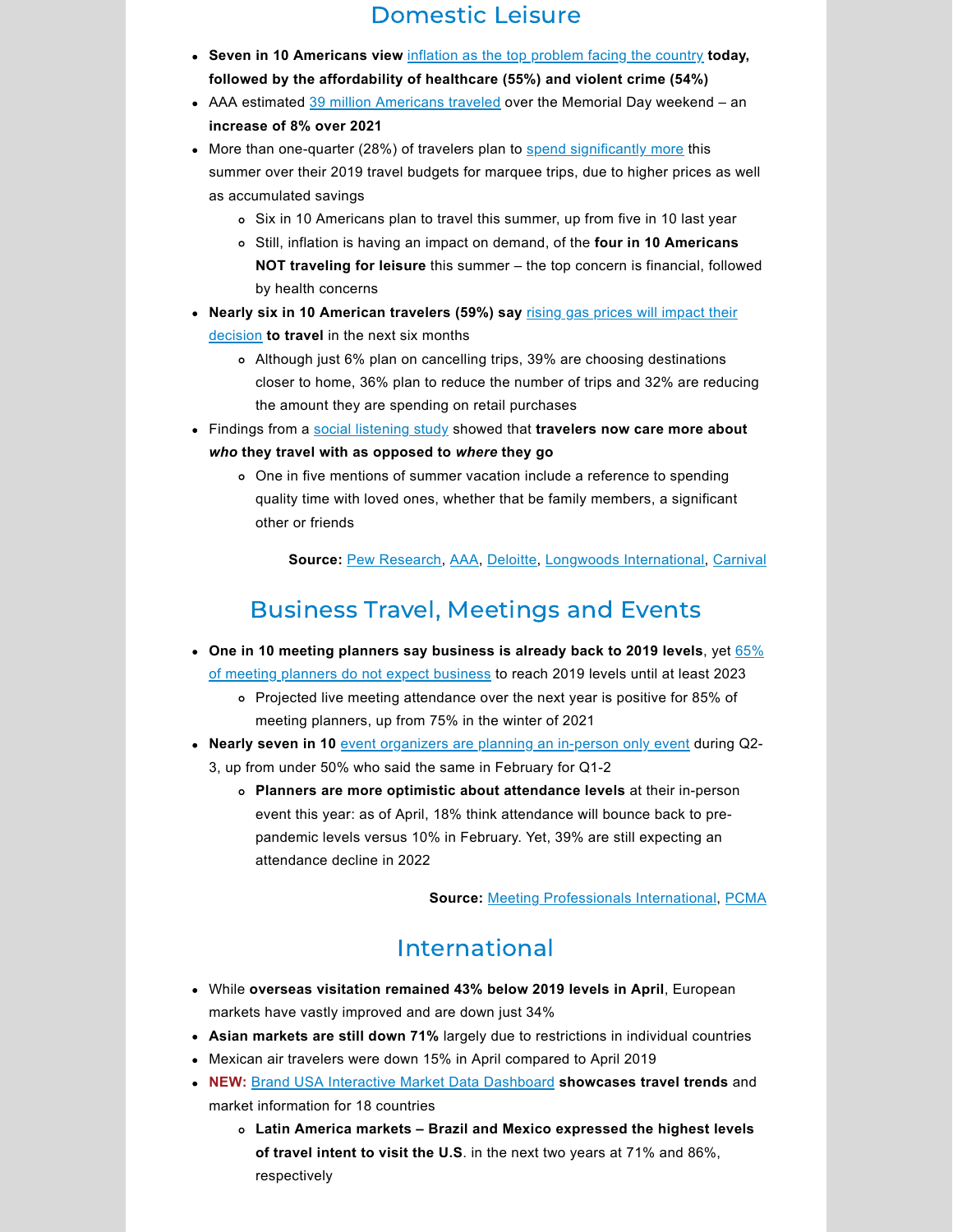- More than half of British travelers said they are likely to visit the U.S. in the next two years as did roughly four in ten German, French and Australian travelers
- **Nearly nine in 10 (86%) of** [international travelers plan to spend more or the same](https://www.partners.skyscanner.net/travels-resilience-horizons-report) on

international travel than they did in 2019, with **half planning to spend more**

- Shorter booking windows continue to trend across regions, but there's growth in booking windows longer than 30 days as confidence accelerates
- The top type of trips international travelers are seeking in the coming months include: relaxation, bucket list travel and city breaks
- <span id="page-4-0"></span>NEW: National Travel and Tourism Office [International Fact Sheets](https://www.trade.gov/travel-and-tourism-research)

**Source:** [National Travel and Tourism Office,](https://www.trade.gov/data-visualization/i-94-visitor-arrivals-monitor-cor) [SkyScanner](https://www.partners.skyscanner.net/travels-resilience-horizons-report)



### The Semi-Annual Forecast: What's On the Horizon

June 16, 2022 | 1:00 p.m. – 2:00 p.m. ET

As we head into summer, we know leisure travel leads the industry's recovery, but what are **expectations for business and international? Mark your calendars to join us for the Semi-Annual Forecast webinar** featuring an engaging presentation from Adam Sacks, president and CEO of Tourism Economics. We will break down the forecast, discuss the important implications it has for the industry and economy and dive into what this means for all sectors of travel—especially business and international—through the end of 2022 and beyond.

#### [RESERVE YOUR SPOT](https://ustravel-org.zoom.us/webinar/register/WN_cbGjjkfKSW2zx3-Kp3uiqQ)

*Registration is limited to U.S. Travel members only*

*[Access all member webinars](https://www.ustravel.org/research/intersection-webinars)*

## News, Resources and Examples from Around the Industry

- **[Shifting Skills, Moving Targets and Remaking the Workforce](https://www.economicmodeling.com/2022/05/23/new-report-measures-blazing-pace-of-skill-change/) | Emsi Burning Glass**
- Four Pandemic Trends Here to Stay and Two on their Way Out | Emsi Burning Glass